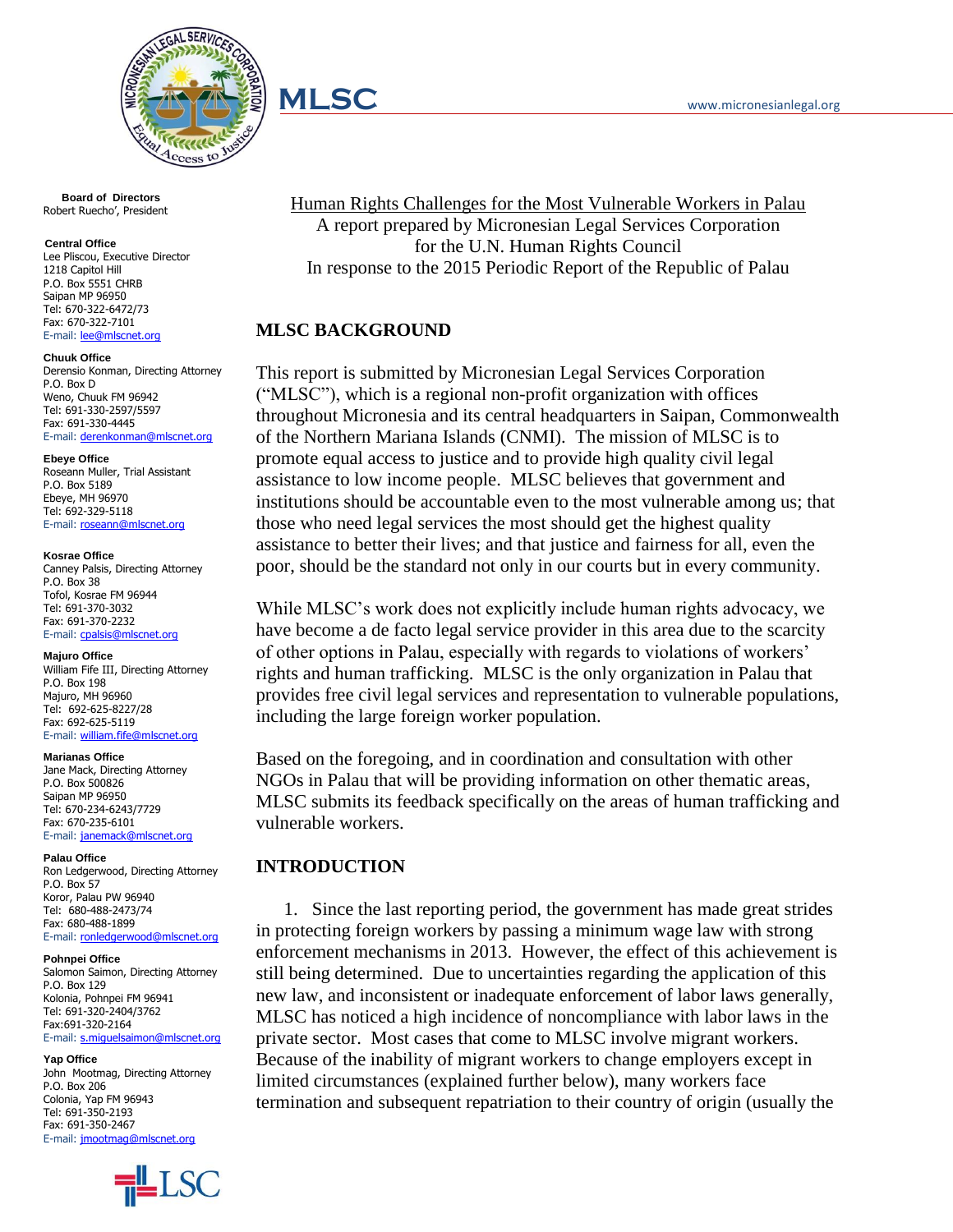Philippines or Bangladesh) if they complain about their work conditions. Some private sector employers who employ migrant workers are able to disregard or manipulate applicable labor laws, and simply fire and repatriate workers who complain and replace them with others.

- 2. MLSC believes that isolated workers such as farm workers and domestic workers need increased protection against human rights abuses. However, those workers are not covered by the new minimum wage laws, and therefore may face higher levels of abuse and exploitation. Some domestic workers experience economically abusive relationships, where they receive de minimus pay and work long hours. Some employers confiscate workers' passports or use threats of deportation to maintain control over their employees. Although the Constitution of Palau prohibits indentured servitude, many of these workers still suffer these conditions.
- 3. MLSC commonly sees elements of human and labor trafficking, as defined by the Penal Code, in the labor cases we handle. Many migrant workers have recounted to MLSC that they agreed to employment positions and terms with recruiters in their countries of origin, only to arrive to Palau to find very different terms. Upon arrival, some are housed in isolated conditions and have their passports confiscated by their employers. Some workers, typically women from the Philippines, are required to work in brothel-bars where they are forced to perform sexual acts to earn a livelihood. Migrant workers and victims of trafficking are often not aware of their rights in Palau or how they can seek help upon arrival, and so many remain in abusive and exploitative employment relationships for long periods of time.

## **SPECIFIC FEEDBACK ON UPR RECOMMENDATIONS ACCEPTED IN 2011**

### **1. Improve the situation of migrant workers (Rec 61/15,61/36,61/53,61/54,61/55,61/56)**

### *Minimum Wage Law*

The Labor Code (Title 30 of the Palau National Code) was repealed in 2013 and its provisions re-codified under Title 13 (Citizenship and Immigration) and Title 33 (Public Employment). The most significant inclusion in Title 13 is the minimum wage law, which became effective on October 1, 2013. 13 PNC §1025. This is a significant achievement to improve the situation of migrant workers because it removed the previous exemption which permitted employers to pay migrant workers a lower minimum wage than Resident (Palauan) Workers.

Despite the broad scope of the new law and strong enforcement mechanisms, many employers in the private sector are not in compliance with the minimum wage law. Some employers elect to pay employees a monthly salary with no limit to the hours they require them to work. Other employers have found loopholes to the minimum wage law which sometimes results in employees being paid less than what they were paid prior. For example, employers paying the minimum wage are authorized to take into account and deduct from the employee's wages the reasonable and actual cost of providing food and housing. Currently though, there is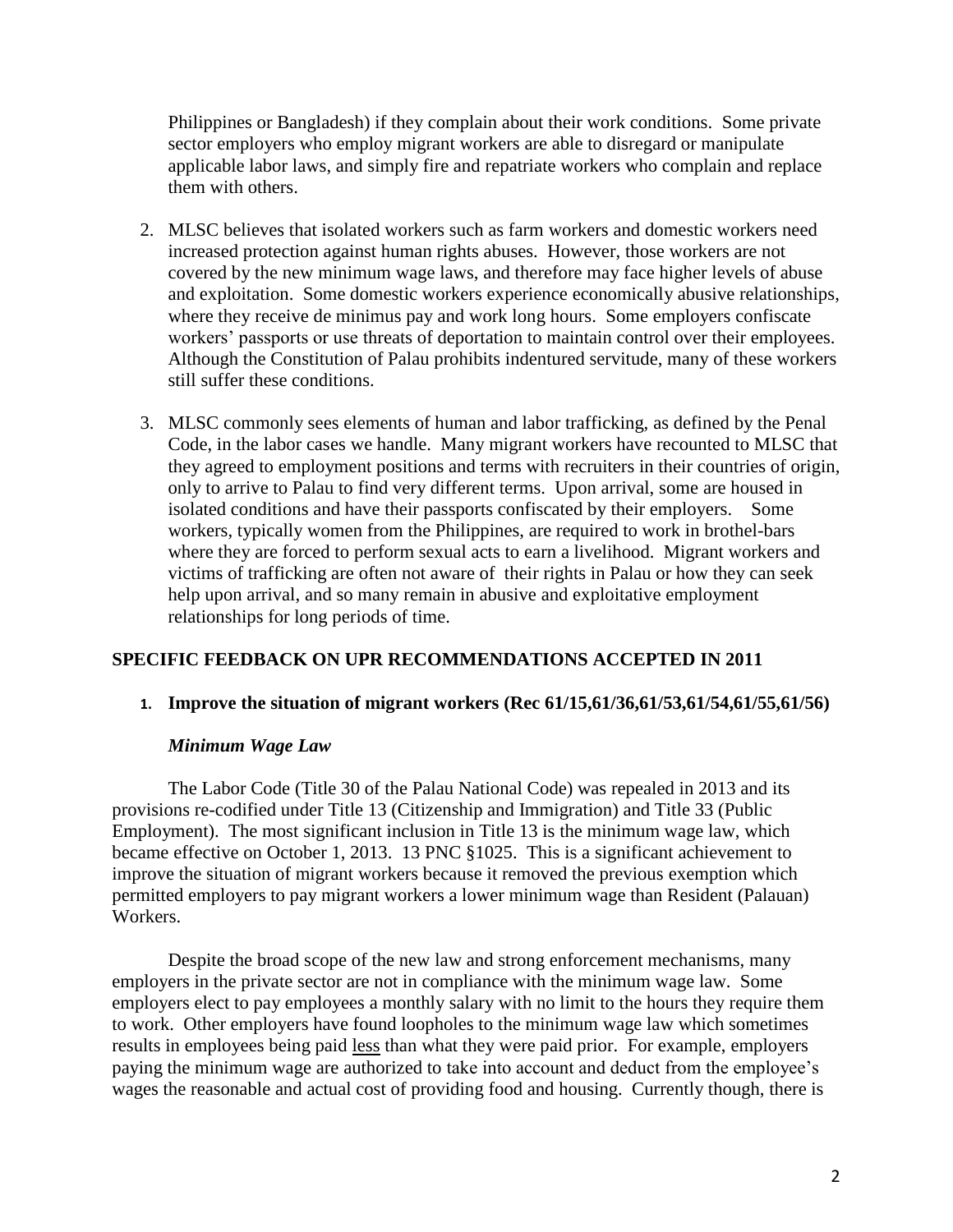no statutory guidance as to what is constitutes "reasonable." Some employers therefore utilize these legally authorized deductions, along with other unauthorized deductions and/or penalties, in order to unilaterally and freely reduce their employees' wages.

In addition, the lack of overtime laws and maximum work hour laws mean that employers can require their employees to work excessive hours without additional compensation.

A further concern is that although the minimum wage applies to Palauan workers in the private sector, there is a lack of other general labor protections and laws applicable to Palauan workers. Because the minimum wage law is conflated with immigration laws in Title 13, there is a lack of awareness that it also applies to Palauan workers. Therefore, some Palauans working in the private sector also face exploitation and long work hours.

## *Concerns Regarding Exceptions to Minimum Wage Law*

There are five explicit exceptions to the minimum wage law. Most concerning of these exceptions are the following: (1) Up to two individuals employed as farmers by a single employer; and (2) Up to two individuals employed as domestic helpers, caretakers, babysitters, or house boys. Based on MLSC's experience, those working in the second category are predominantly Filipina women.

As such, these categories of workers are subject to the Division of Labor Rules and Regulations, which only require that unskilled workers be paid \$100 net per month (Regs. 7.1(b)). For a typical work schedule of 48 hours per week, this pay results in wages of .48 cents per hour. However, most of these workers work much longer hours- sometimes 14 to 16 hours per day- because they are under the direct and continuous control of their employers. These employees end up earning almost nothing per hour, and have no viable recourse. Employees who complain are most often faced with either threats or actual termination and subsequent repatriation.

Because of the correlation between domestic work and forced labor and exploitation, MLSC recommends that these workers be provided with extra protection and that their minimum salary be increased significantly from \$100 per month.

## **2. Combat human trafficking (focusing on children) (Rec 61/38)**

Please note that MLSC's feedback does not focus on children because MLSC is unaware of cases involving the trafficking of children.

## *Legal Achievements*

Palau's recently updated Penal Code now includes detailed provisions regarding human and labor trafficking, including the following:

• Chapter 20 focuses on labor trafficking, which broadly includes providing or obtaining labor or services through the use of force, extortion, fraud, deception, etc. Labor trafficking also includes requiring labor or services to be performed to repay a real or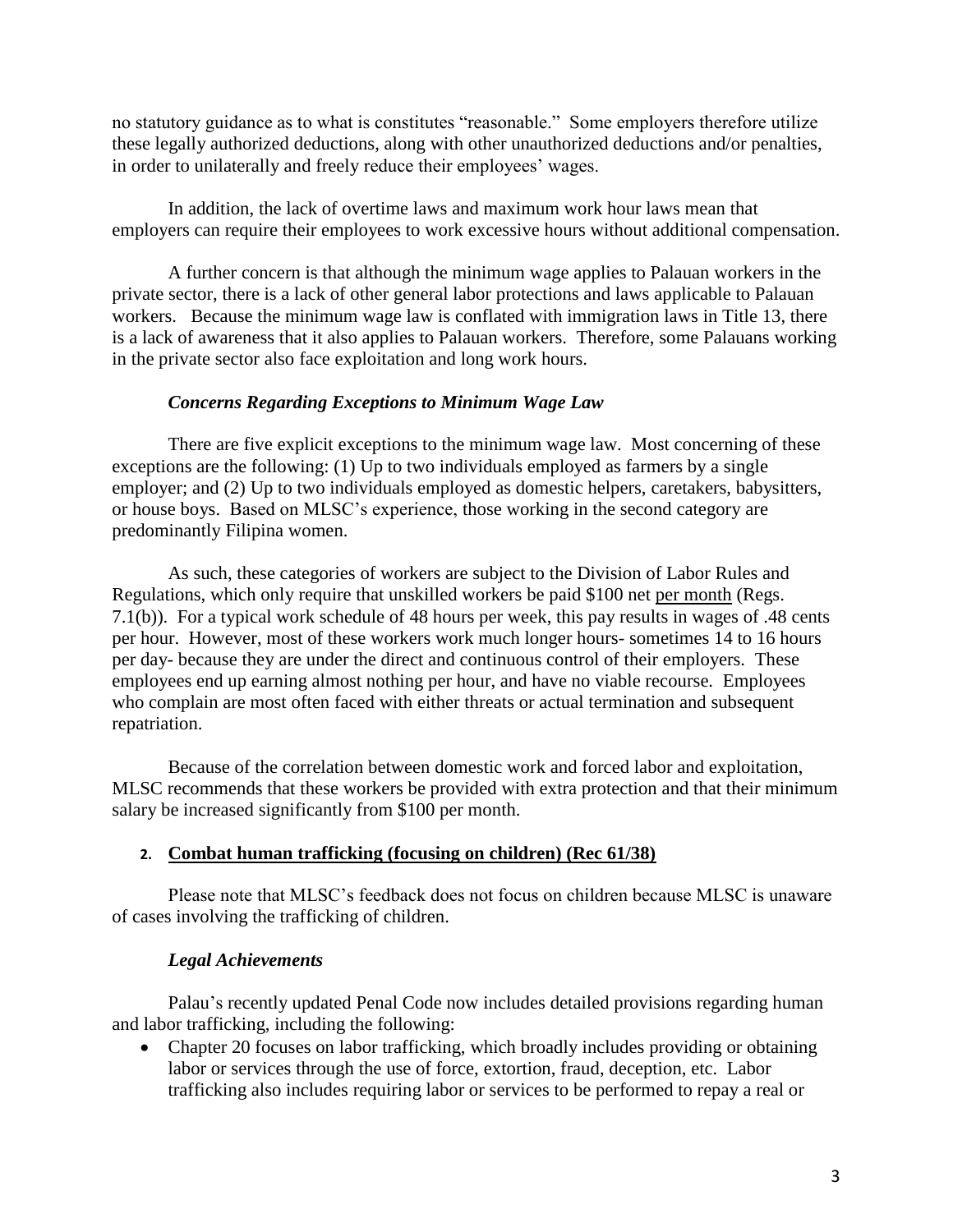alleged debt, if performing the labor or services is the exclusive method allowed to do so  $(17 \text{ PNC } \S 2001(a)(7)).$ 

- Chapter 20 also includes the offense of intentional non-payment of wages (§2005), with a separate offense for each pay period (§2005(c)).
- Chapter 21 codifies the Anti-People Smuggling and Trafficking Act, and contains offences related to the following:
	- o People Smuggling, referring to assisting or arranging illegal entry into Palau (17 PNC §3903); and
	- o People Trafficking, which broadly includes recruiting, transporting, transferring, harboring or receiving a person for the purposes of exploitation (sexual servitude, prostitution, forced labor or services, or slavery) by threat, use of force, abduction, fraud, deception, etc (17 PNC §3906), including a separate offence for child trafficking (17 PNC §3907).

## *Enforcement Challenges*

MLSC represents many individuals whose experiences contain elements of human and labor trafficking as defined in the Penal Code. For example, in the past year alone, MLSC has represented at least 11 individuals (against two employers) in their claims for labor violations, where there are also trafficking violations. These cases almost uniformly involve women from the Philippines who agreed to work in Palau as waitresses, and then were required to work in brothel bars/gentlemen clubs on arrival in Palau. Many of these employees had their passports confiscated by their employers and were told they had to repay an arrival debt to their employers, and thus had no choice but to remain under their employer's control.

Human trafficking and labor trafficking are codified in the Palau criminal code and thus can only be charged and prosecuted by the Palau government through the Office of the Attorney General. Therefore, in these cases, MLSC has both initiated the criminal charges with the Bureau of Public Safety (BPS) and/or the Attorney General's Office (by accompanying our clients to file the reports), and has closely cooperated with those entities to promote a full investigation.

However, in MLSC's experience, there seems to be obstacles or sometimes a reluctance to pursue and prioritize these cases. Regarding the reports against two employers mentioned above, for one employer the Attorney General's Office notified MLSC in July 2015 that there was insufficient evidence to support a prosecution, despite detailed accounts (including forced sexual acts) from four victims of trafficking made in 2014. For the second employer, MLSC is working closely with the CID (criminal investigation division) to support its pending investigation, in hopes that the employer will be charged under the relevant Penal Code provisions. Given the broad scope of the penal code provisions, MLSC has found ample evidence to support bringing charges. However, the extent of the government's investigation is unclear and it is uncertain whether the Attorney General's Office will bring charges.

## **3. Take measures to protect victims of trafficking by providing shelters and facilitate the process in order for victims to be witnesses against traffickers in court (Rec 61/37)**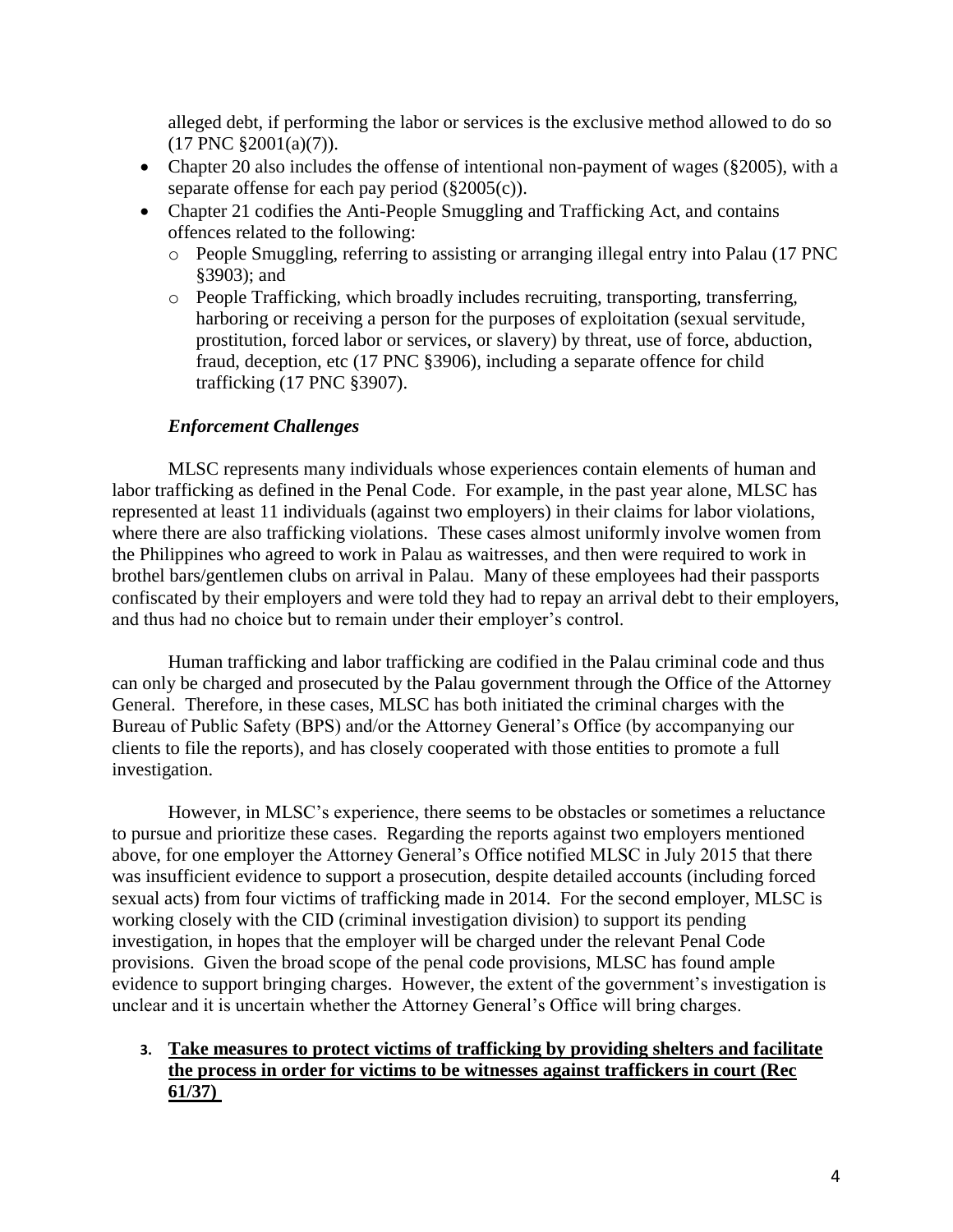### *Lack of Emergency Support Services to Victims of Trafficking*

Victims of trafficking who choose to file claims (either administrative, civil or criminal) are typically terminated by their employer (the alleged trafficker) and therefore no longer have a source of livelihood or a place to stay. Currently in Palau, there are no shelters for these victims or any coordinated emergency support services. These individuals are faced with the challenge of daily survival- often staying with friends in small rooms that house migrant workers- because they are unable to work legally while their civil or criminal case is pending, as described further below.

### Employment Transfers for Victims of Trafficking and/or Labor Violations

The biggest obstacle faced by victims and witnesses in trafficking cases is that they are subject to the same stringent employment transfer exception as all other migrant workers. If the allegations of trafficking are against their employer, as they often are, termination and attempted repatriation are nearly certain. In order to stay in Palau, these individuals need to be able to support themselves, and thus require an expedited and streamlined path to transferring their employers.

Foreign workers are permitted to transfer employment in extremely limited circumstances, (RPPL 7-16), and are not entitled to transfer employers if they bring a labor complaint or a civil lawsuit for labor violations, *even if* the Division of Labor or the court finds that the employer was in violation of labor laws. Foreign workers are also notentitled to transfer if they report claims of trafficking to the government or file a civil lawsuit for trafficking. Therefore, their status as witnesses or complainants is tenuous- under the current laws, employees who bring labor claims or trafficking charges against their current employers either get fired and repatriated or, if they are to work at all, still have to work for those employers.

Any employment transfer in these cases is left to the discretion of the Division of Labor and in some MLSC cases, it has taken an extraordinary amount of time and effort to coordinate and advocate for these transfers.

Further, victims of trafficking who are able to transfer are sometimes faced with an 'occupation change' fee of \$300 assessed by the Division of Labor, even when their change in occupation is a result of the trafficking they were subjected to. For example, someone might sign a contract in the Philippines to work as a waitress in Palau, but then be trafficked to Palau to work under contract as an 'entertainer.' Once the individual is able to transfer employment to actually work as a waitress, that individual would have to pay a fee for the change to the Division of Labor (often through the employer), effectively being punished for being trafficked.

### **RECOMMENDATIONS**

1. A meaningful commitment to raising awareness and education around employment rights of both migrant workers and Palauan workers. As far as MLSC knows, no relevant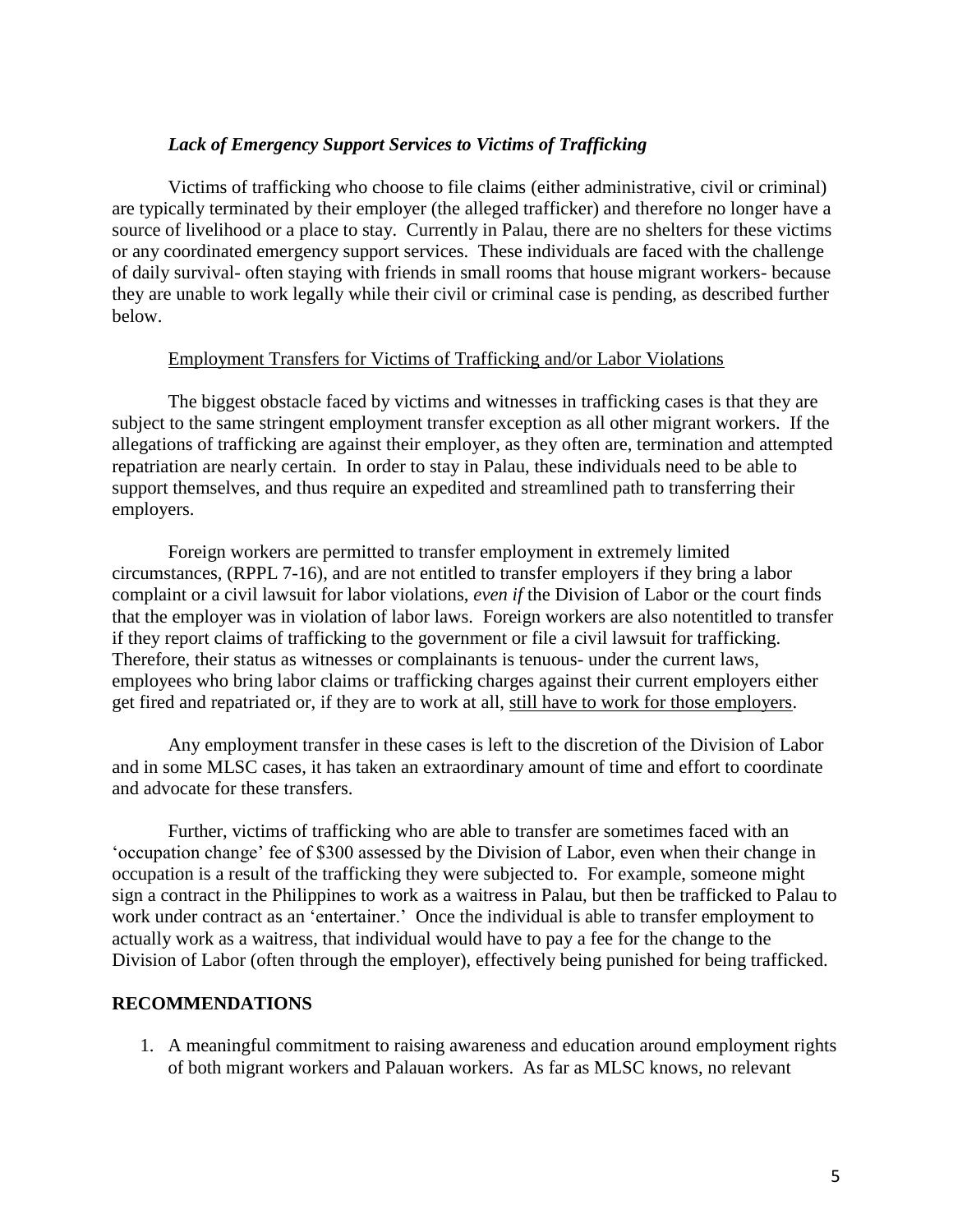government agency distributes any 'Know your rights' information or conducts community outreach regarding labor rights or human trafficking.

- 2. Passing comprehensive labor law reform which includes across the board minimum entitlements, including statutorily set hours of work and entitlements to overtime compensation, annual leave, sick leave, and entitlement to public holidays.
- 3. The promulgation of updated rules and regulations for the Division of Labor, in accordance with 13 PNC §1034, in consultation with relevant civil society actors such as MLSC and Palau Chamber of Commerce, with a specific focus on improving the rights and conditions of migrant workers. Specifically, the regulations should provide further protections and rights to afford meaningful access to justice for the most vulnerable workers such as farm workers, domestic helpers, and victims of human trafficking. Based on MLSC's research, the Division of Labor rules and regulations have not been updated since 2005.
- 4. Review the employment transfer rules and include a new exception to streamline transfers for those who have active labor complaints, civil lawsuits for trafficking offenses, or bona fide reports of trafficking to the Bureau of Public Safety.
- 5. Establish a national strategy to combat human and labor trafficking as defined by the relevant Penal Code provisions, including:
	- **a.** Better coordination between the Division of Labor and the Attorney General's office to identify, investigate and properly prosecute trafficking cases;
	- **b.** Providing training to Bureau of Public Safety (including police and CID) regarding the new Penal Code provisions addressing human and labor trafficking;
	- **c.** An active and meaningful effort by the government (such as a dedicated assistant attorney general) to prioritize bringing charges against employers under applicable provisions of the Penal Code and to utilize statutory penalties against employers to deter noncompliance;
	- **d.** Raising public awareness and discourse around trafficking and human rights issues more generally;
	- **e.** Providing information to foreign workers upon arrival (while being processed by immigration officials) regarding trafficking and specifically how to seek help and safety if they find themselves subject to trafficking conditions; and
	- **f.** The creation or coordination of emergency support services for victims of trafficking, including shelter.
- 6. Ongoing meaningful consultation and coordination with civil society organizations, including more streamlined information sharing and dissemination to civil society organizations to enable participation in subsequent UPR and other human rights reporting processes.

# **SUPPLEMENTAL SOURCES**